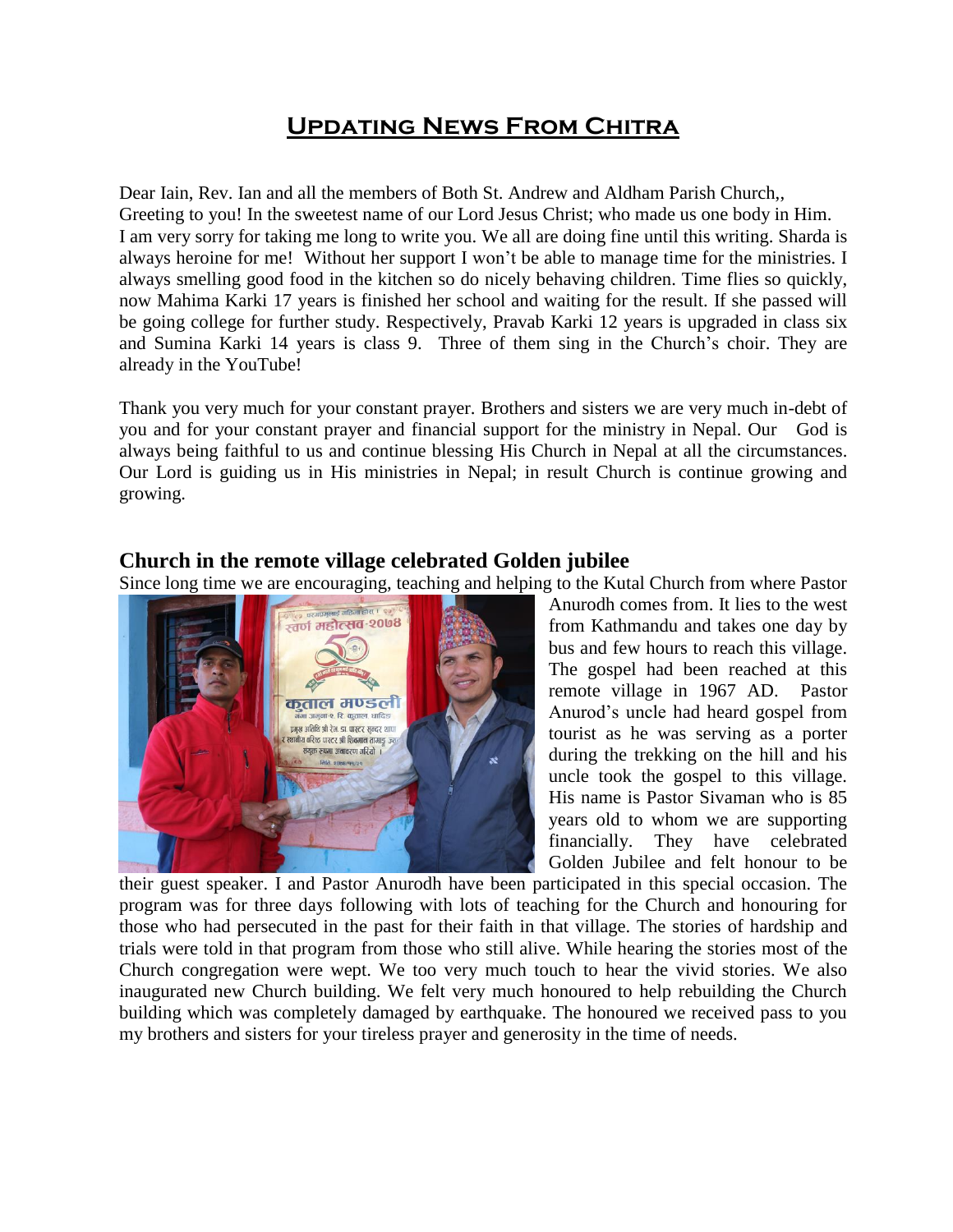### **Easter celebration**



Usually we used to march all the way to Ratna Park which is about 7 kiloliters away from our Church. But this year we didn't go to that place instead we have gone marching around our own town with the slogans of Jesus's resurrection. That helped to witness our local people and got to know about Easter. The 15 Churches took part for the special celebration is our area. So do the other parts of Kathmandu and in different parts of Nepal as an opportunity for evangelism. We are not sure whether we get this opportunity tomorrow or not due to government's policy against Christian. We 15 Churches leaders are meeting once in a month for prayer and fellowship since 4 years back. This is really

encouraging each neighbour Churches and helping leaders for recharging each other.

## **Grace children home**

Praise God for his faithfulness. It has been 12 years since we first started Grace Children home



with the each handful of rice collection from our Church members. We have 15 Children had finished their school and some are still in the college and some are started job. It is joy to hear about them. Surya Tamang and Ramita Tamang married and started their lives Where as Tara Basnet is doing Nursing in Banglore in India; similarly Ratan Tamang has finished Bible College and now helping to the Church. Devaki khadka is still doing bachelor in business Study also doing part time job. Two orphans; Suman Tamang and Rita Guragain had finished their school yet result to come. Suman will stay in Church room and Rita will stay in her uncle house for further study. We cannot give accommodation after their school

yet we are looking for another charitable place where they providing orphan college students. Please pray for their future. It is always joy to hear about them and their successful stories after here. We are adopting 5 more children for this year so this makes full house of orphanage home! Thank you very much for your continue prayer and support for the orphanage home.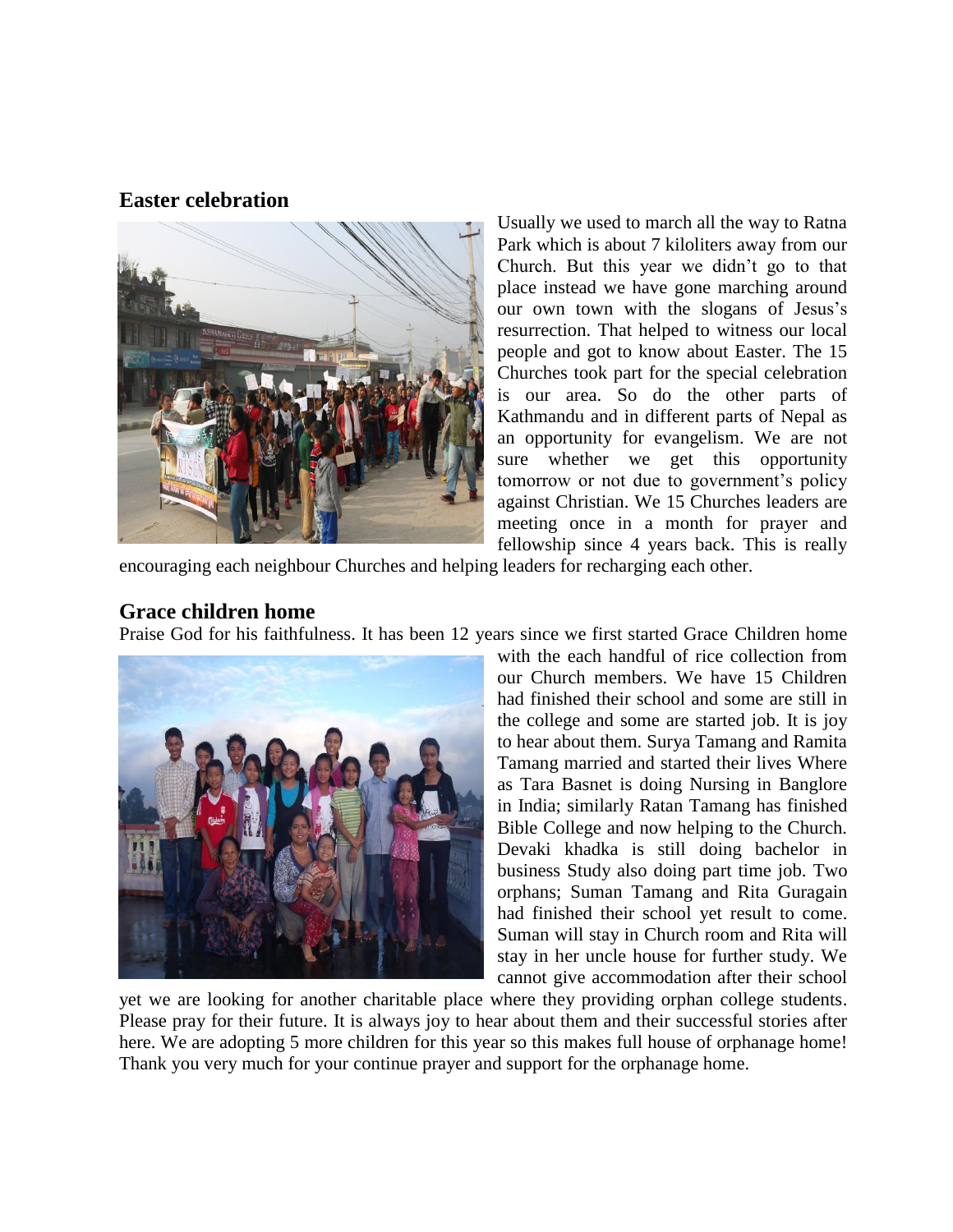## **Baptism**



Thank you very much for your prayer God is pouring in his spirit so new people are coming to our Church. We have baptised 15 people last week. My two daughters also involved in it. Praise God for their faith. Again other 10 people are ready for this holy salvation works. We only baptise them when they understand the full meaning of being a Christian and the grace of Christ through faith in Him they receive it. Now our church hall is full and do not have space to sit for more people! We are very thankful for what God is doing. Our small Church hall is holding 300 people in each Sunday. It is good news. We felt care to each members of the Church is very important so we prayed and in according to God's guidance we have chosen17 leaders to look after the Church members. Among them 7 are appointed Elders and 10 are Deacons. Please pray God would fill us with His spirit so we can love and care to our congregation.

#### **Church building in Kathmandu**





building In Nepal. I have started praying for it in the end of my college. God is so faithful and he has provided enough money (8000 GDP pounds) that was enough to buy land for the Church building once we have provided land God starched out His had further and provided money to build the present Church building. It was build only ground flow using brick and tin roof. It had proofed that catastrophic Earthquake of 2015 also did not harm much and we were safe on that day as were worshipping in the same building. We are sad to say the government pulled the land

in this area and did the town planning. The have provided wide road and electricity but cut off